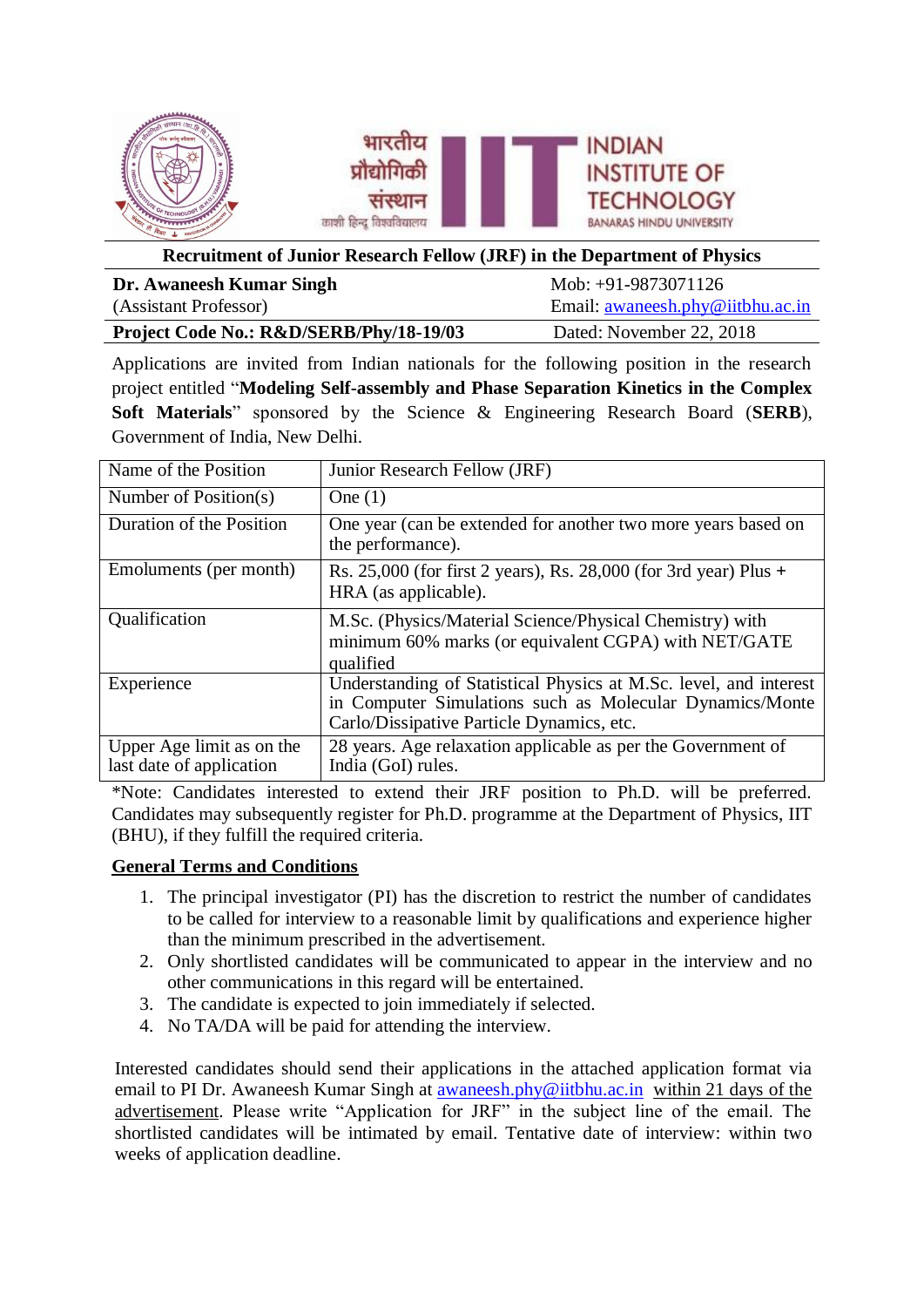### **APPLICATION FOR JRF POSITION**

- 1. Full Name: PHOTO
- 2. Date of Birth:
- 3. Sex (M/F):
- 4. Category (GEN/SC/ST/OBC):
- 5. Marital Status:
- 6. Nationality:
- 7. Physically handicapped: Y/N
- 8. Father's Name:
- 9. Address of Correspondence:
	- a. Phone No.:
	- b. Mobile No.:
	- c. E-mail Address:
- 10. Academic Record:
	- a. GATE/CSIR/UGC National Exam Qualification details with Percent marks/Rank, year of qualifying etc.
	- b. Qualifying Degree:

| Examination    | Name of School,            | Year of | Subje | Percentage | Distinctio |
|----------------|----------------------------|---------|-------|------------|------------|
| with           | College,                   | passing | cts   | of         | n/Divison  |
| Specialization | University/Institute, with |         |       | marks/GPA  |            |
|                | city and state name        |         |       | obtained   |            |
|                |                            |         |       |            |            |
|                |                            |         |       |            |            |
|                |                            |         |       |            |            |

- c. Details of the project carried out with duration, place of work, area worked on, mentor/guide's name, description of the project and contribution to the project (in not more than 5 sentences)
- d. Attach list of publications (National and International separate) with a clear mention of 2017 impact factor (if any):
- e. Working experience (if any):
- f. Whether currently employed: Y/N
- g. Time required to join this position

11. Names and addresses of two referees along with phone number and e-mail address.

# **Declaration**

I hereby declare that I have carefully read and understood the instructions and particulars on this application and that all entries in this form as well as in the attached sheets are true to the best of my knowledge and belief.

Place:

Date: Signature